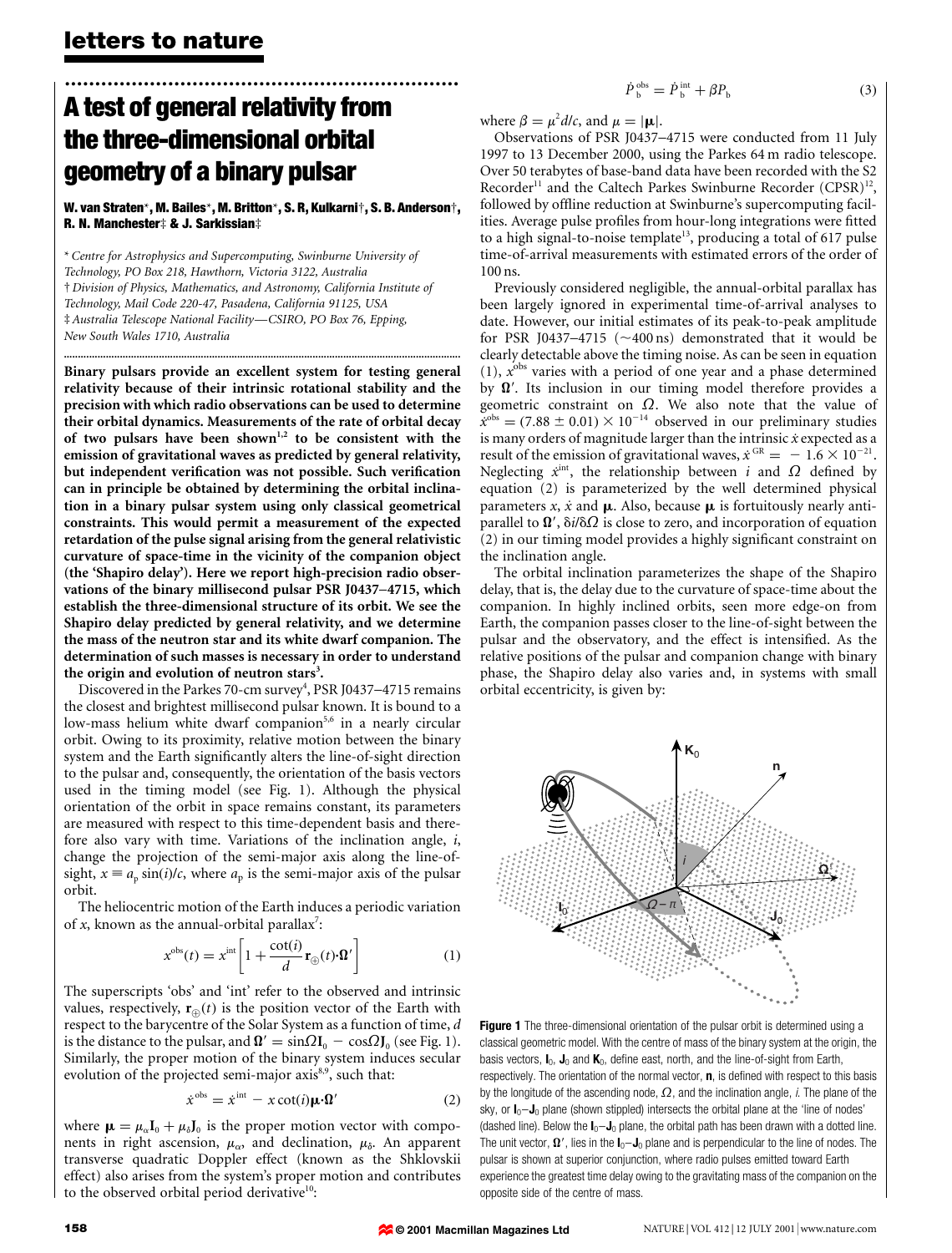$$
\Delta S = -2r \ln[1 - s \cos(\phi - \phi_0)] \tag{4}
$$

Here,  $s \equiv \sin(i)$  and  $r \equiv Gm_2/c^2$  are known as the shape and range, respectively,  $\phi$  is the orbital phase in radians, and  $\phi_0$  is the phase of superior conjunction where the pulsar is on the opposite side of the companion from Earth (as shown in Fig. 1). For small inclinations, the orbit is seen more face-on from Earth, and  $\Delta S$  becomes nearly sinusoidal in form.

In the PSR J0437-4715 system, the Shapiro effect is six orders of magnitude smaller than the classical Roemer delay, the time required for light to travel across the pulsar orbit. In nearly circular orbits, the Roemer delay also varies sinusoidally with binary phase. Consequently, when modelling less inclined binary systems with small eccentricity, the Shapiro delay can be readily absorbed in the Roemer delay by variation of the classical orbital parameters, such as x. For this reason, a previous attempt at measuring the Shapiro effect in the PSR J1713+0747 system $14$  yielded only weak, one-sided limits on its shape and range.

In contrast, we have significantly constrained the shape independently of general relativity, enabling calculation of the component of  $\Delta$ S that remains unabsorbed by the Roemer delay. The theoretical signature is plotted in Fig. 2 against post-fit residuals obtained after fitting the time-of-arrival data to a model that omits the Shapiro effect. To our knowledge, this verification of the predicted spacetime distortion near the companion is the first such confirmation (outside our Solar System) in which the orbital inclination was determined independently of general relativity.

The range of the Shapiro delay provides an estimate of the companion mass,  $m_2 = 0.236 \pm 0.017 M_{\odot}$ , where  $M_{\odot}$  is the mass of the Sun. Through the mass function<sup>3</sup>,  $f(M)$ , we then obtain a measurement of the pulsar mass  $m_p = 1.58 \pm 0.18 M_{\odot}$ . Slightly heavier than the proposed average neutron star mass<sup>3</sup>,  $m_{\rm p}^{\rm avg} = 1.35 \pm 0.04 \, M_{\odot}$ , this value of  $m_{\rm p}$  suggests an evolutionary scenario that includes an extended period of mass and angular momentum transfer. Such accretion is believed to be necessary for a neutron star to attain a spin period of the order of a millisecond<sup>19</sup>. It is also expected that, during accretion, the pulsar spin and orbital angular momentum vectors are aligned. Under this assumption, the measured inclination angle of  $i = 42.75 \pm 0.09^{\circ}$  does not support the conjecture that pulsar radiation may be preferentially beamed in the equatorial plane<sup>15</sup>.

The total system mass,  $M$ , can be calculated from the observed  $\dot{\omega}$ ,

|  |  |  |  |  | Table 1 PSR J0437-4715 physical parameters |
|--|--|--|--|--|--------------------------------------------|
|--|--|--|--|--|--------------------------------------------|

| Right ascension, $\alpha$ (J2000)                 | 04h37m15.7865145(7)s                                                                                  |  |  |
|---------------------------------------------------|-------------------------------------------------------------------------------------------------------|--|--|
| Declination, δ (J2000)                            | $-47^{\circ}$ 15' 08.461584(8)"                                                                       |  |  |
| $\mu_\alpha$ (mas yr <sup>-1</sup> )              | 121.438(6)                                                                                            |  |  |
| $\mu_{\delta}$ (mas yr <sup>-1</sup> )            | $-71.438(7)$                                                                                          |  |  |
| Annual parallax, $\pi$ (mas)                      | 7.19(14)                                                                                              |  |  |
| Pulse period, P (ms)                              | 5.757451831072007(8)                                                                                  |  |  |
| Reference epoch (MJD)                             | 51194.0                                                                                               |  |  |
| Period derivative, $\dot{P}$ (10 <sup>-20</sup> ) | 5.72906(5)                                                                                            |  |  |
| Orbital period, P <sub>h</sub> (days)             | 5.741046(3)                                                                                           |  |  |
| x (s)                                             | 3.36669157(14)                                                                                        |  |  |
| Orbital eccentricity, e                           | 0.000019186(5)                                                                                        |  |  |
| Epoch of periastron, $T_0$ (MJD)                  | 51,194.6239(8)                                                                                        |  |  |
| Longitude of periastron, $\omega$ (degrees)       | 1.20(5)                                                                                               |  |  |
| Longitude of ascension, $\Omega$ (degrees)        | 238(4)                                                                                                |  |  |
| Orbital inclination, i (degrees)                  | 42.75(9)                                                                                              |  |  |
| Companion mass, $m_2$ ( $\times$ $M_{\odot}$ )    | 0.236(17)                                                                                             |  |  |
| $\dot{P}_{\rm b}$ ( $\times$ 10 <sup>-12</sup> )  | 3.64(20)                                                                                              |  |  |
| $\dot{\omega}$ (degrees yr $^{-1}$ )              | 0.016(10)                                                                                             |  |  |
|                                                   | Best-fit physical parameters and their formal $1\sigma$ errors were derived from arrival time data by |  |  |

minimizing an objective function,  $\chi^2$ , as implemented in TEMPO (http://pulsar.princeton.edu/ tempo). Our timing model is based on a relativistic binary model<sup>18</sup> and incorporates additional<br>geometric constraints derived by Kopeikin<sup>7,8</sup>. Indicative of the solution's validity,  $\chi^2$  was reduced by 30% with the addition of only one new parameter,  $\Omega$ . To determine the 1 $\sigma$  confidence intervals of  $\Omega$ and *i*, we mapped projections of the  $\Delta \chi^2 \equiv \chi^2(\Omega, \dot{\theta}) - \chi^2_{\rm min} = 1$  contour, where  $\chi^2(\Omega, \dot{\theta})$  is the value of<br> $\chi^2$  minimized by variation of the remaining model parameters, given constant  $\Omega$  and  $\dot{\theta}$ . Par numbers represent uncertainty in the last digits quoted, and epochs are specified using the Modified Julian Day (MJD).

using the general relativistic prediction of the rate of orbital precession. Using  $M$ ,  $f(M)$ , and  $i$ , we obtain a second consistent estimate of the companion mass,  $m'_2 = 0.23 \pm 0.14 M_{\odot}$ , the precision of which is expected to increase with time as  $t^{3/2}$ , surpassing that of the r-derived value in approximately 30 years.

The complete list of physical parameters modelled in our analysis is included in Table 1. Most notably, the pulsar position, parallax distance,  $d_{\pi} = 139 \pm 3$  pc, and proper motion,  $\mu = 140.892 \pm 0.006$  mas yr<sup>-1</sup>, are known to accuracies unsurpassed in astrometry. Although closer,  $d_{\pi}$  lies within the 1.5 $\sigma$ error of an earlier measurement<sup>9</sup>,  $176 \pm 26$  pc. The  $d_{\pi}$  and  $\mu$ estimates can be used to calculate  $\beta$  and the intrinsic spin period derivative,  $\dot{P}^{\text{int}} = \dot{P}^{\text{obs}} - \beta P = (1.86 \pm 0.08) \times 10^{-20}$ , providing an improved characteristic age of the pulsar,  $\tau_c = P/(2\dot{P}^{\text{int}}) = 4.9 \text{ Gyr}.$ Another distance estimate may be calculated using the observed  $\mu$ and  $\dot{P}_b$  by solving equation (3) for d, after noting the relative negligibility of any intrinsic contribution<sup>16</sup>. The precision of the derived value,  $d_{\text{B}} = 150 \pm 9 \,\text{pc}$ , is anticipated to improve as  $t^{5/2}$ ,



### Binary phase

Figure 2 Arrival time residuals confirm the predicted space-time distortion induced by the pulsar companion. The unabsorbed remnant of the Shapiro delay is much smaller than the theoretical total delay, which for PSR J0437-4715 has a peak-to-peak amplitude of about 3.8  $\mu$ s. In the top panel, the solid line models the expected delay resulting from a companion with a mass of 0.236  $M_{\odot}$ , at the geometrically determined orbital inclination.

Measured arrival time residuals, averaged in 40 binary phase bins and plotted with their  $1\sigma$  errors, clearly exhibit the predicted signature. In the bottom panel, the same residuals with the model removed have an r.m.s. residual of only 35 ns and a reduced  $\chi^2$ of 1.13.